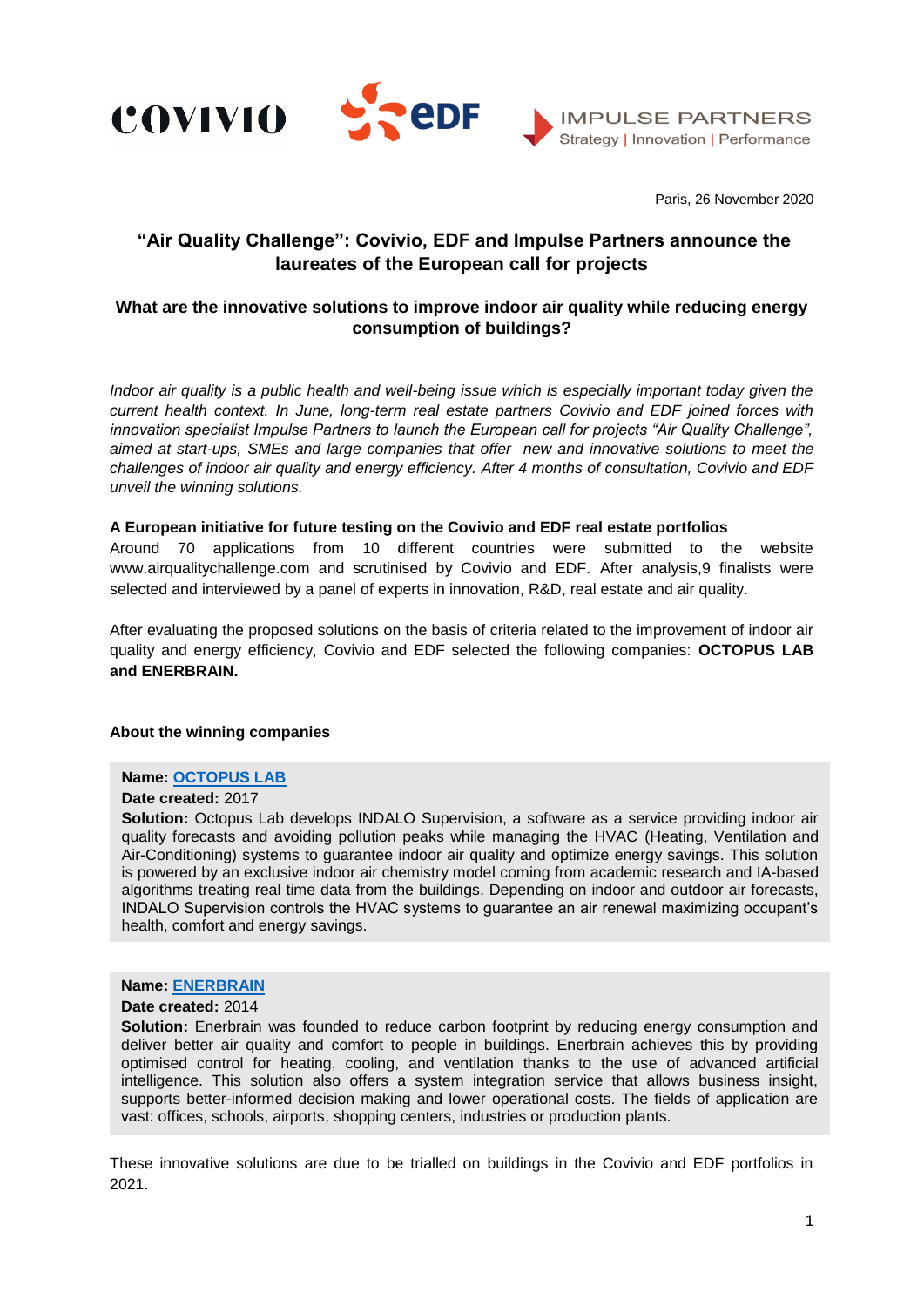*"The results of this call for projects confirm that indoor air quality is of real concern to businesses and that innovative solutions exist or are being developed by numerous companies. The next step for Covivio is to trial these projects across our portfolio with a view to improving the comfort and wellbeing of our clients, as well as the overall environmental performance of our buildings."* **Marielle Seegmuller, Operations Director Covivio.**

*"Innovation and sustainability are more closely linked than ever, enabling new ideas and concrete solutions to be found that address both issues of occupant well-being and building energy performance. The number of applications received on the important subject of indoor air quality shows just how relevant the Air Quality Challenge is."* **Philippe Boyer and Jean-Eric Fournier, Director of Innovation and Director of Sustainability Development Covivio.**

*"The first environmental regulation for new buildings will shortly come into force in France. This will target carbon neutrality and make buildings an integral part of the energy transition. It will mean that buildings are more comfortable, but it is up to us – as project owners, companies and start-ups – to make them healthier by fostering effective solutions. We're delighted to have launched this challenge with a leading actor like Covivio and with the support of Impulse Partners and more importantly, to*  have received so many responses. I'm confident that the pilot sites will underscore the importance of *tackling air quality and that innovative solutions exist to protect the health of our fellow citizens."* **Didier Roustan, Head of the Trading and Services Programme at EDF's R&D division.**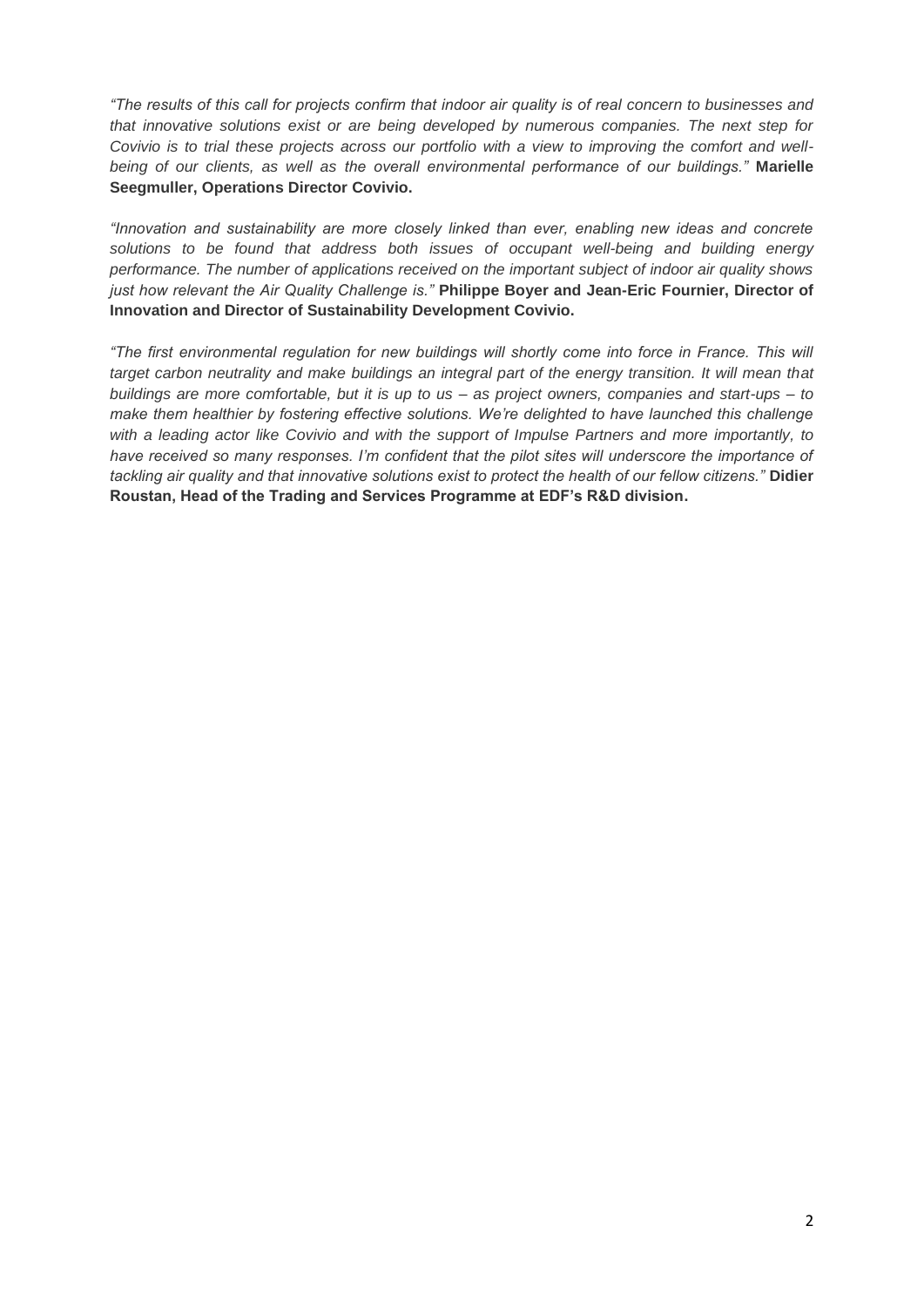## **APPENDICES**

### **Reminder of the eligibility criteria**

Any company (start-up, SME or major group), laboratory or non-profit organisation operating in one or more European Union, as well as Switzerland, UK, Iceland and Norway.

The aim of this challenge was to identify and utilise innovative materials, processes, products or services that help improve indoor air quality while reducing energy consumption. Projects based on biomimetics were of particular interest. Candidates were also asked whether their solutions were mature or still under development (at a fairly advanced stage), so that they could then be tested at scale.

# **About the candidates**

**Breakdown of companies responding to the call for projects:**

- $>$  Start-ups: 67%
- Major groups: 20%
- SMEs: 14%

#### **Breakdown of companies by country:**

- $>$  France: 58%
- UK: 11%
- $>$  Italy: 9%
- $>$  Spain: 3%
- > Denmark: 3%
- Luxembourg: 3%
- Others: 14%

#### **Reminder of the timetable**

- 2 June to 30 September 2020 > [Submission of entries on the website](https://www.airqualitychallenge.com/)
- $>$  1 to 31 October 2020  $>$  Shortlisting of applications
- $> 6$  November 2020  $>$  Notification of applicants and finalists; information about the judging panel
- 27 November 2020 > Announcement of the winners and presentation of the projects
- December 2020 to January 2021 > Preparation of pilot agreements with the winners
- $>$  1st quarter of 2021 > Launch of pilot projects